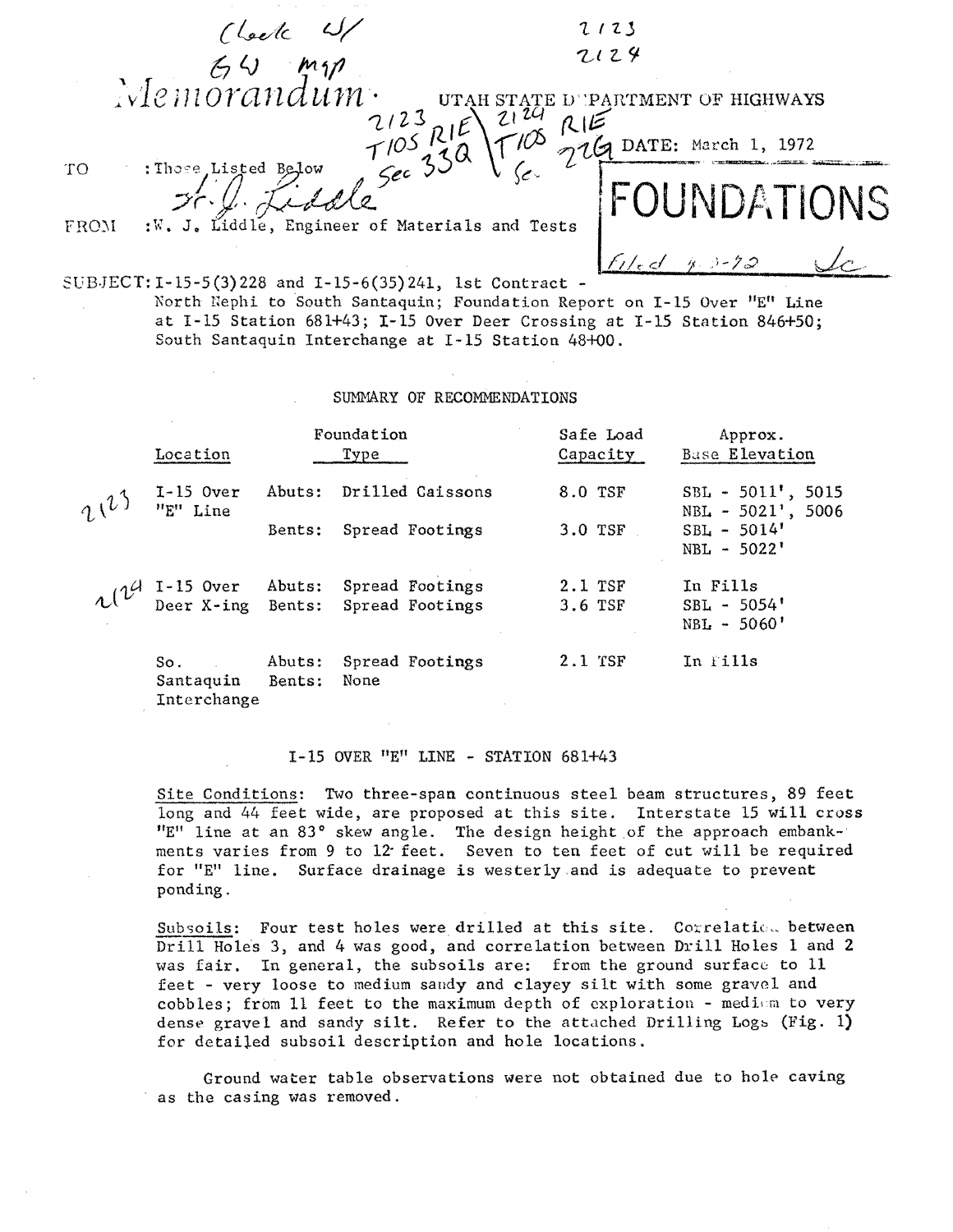

Canthur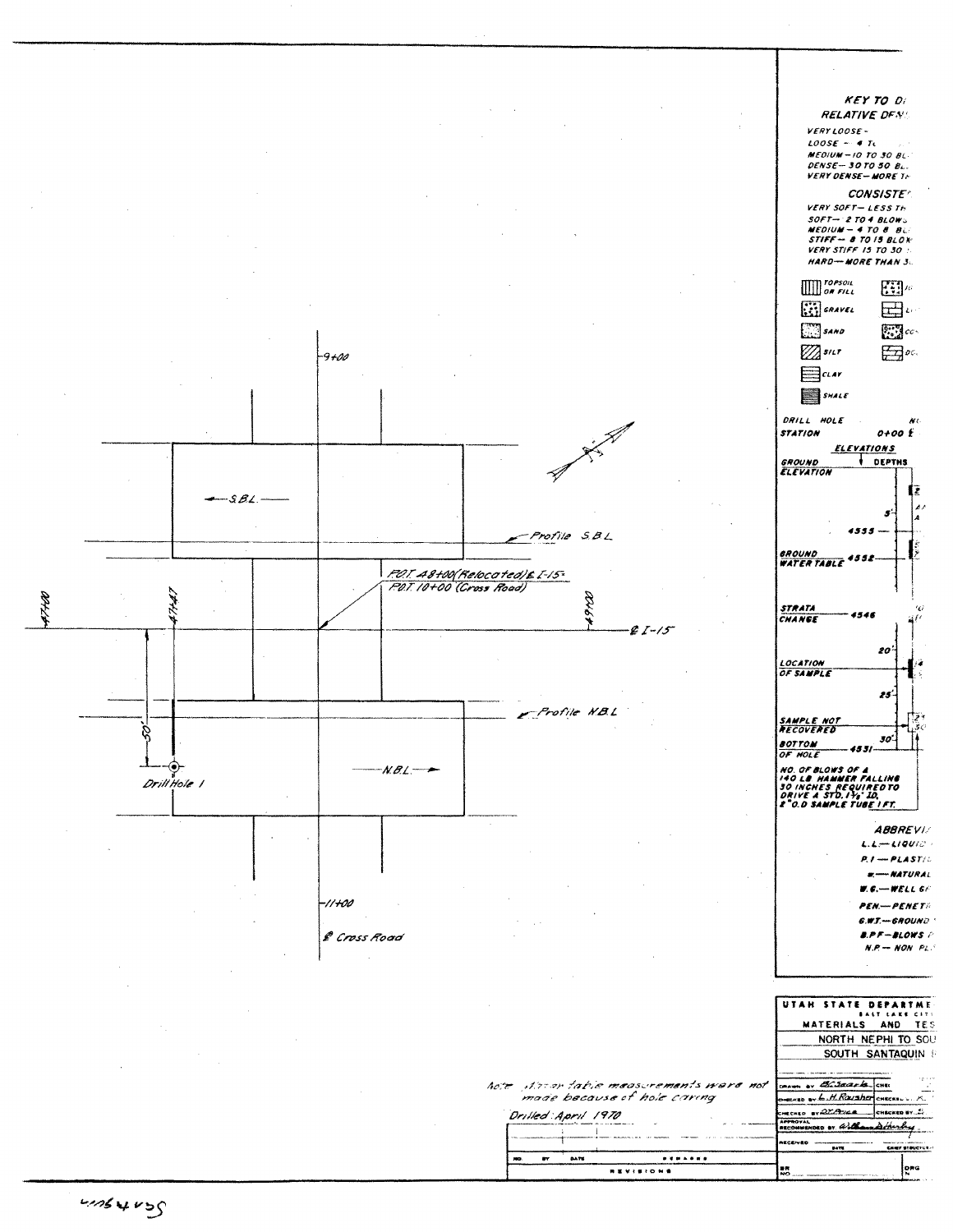

ari

 $\overline{u}$  inburned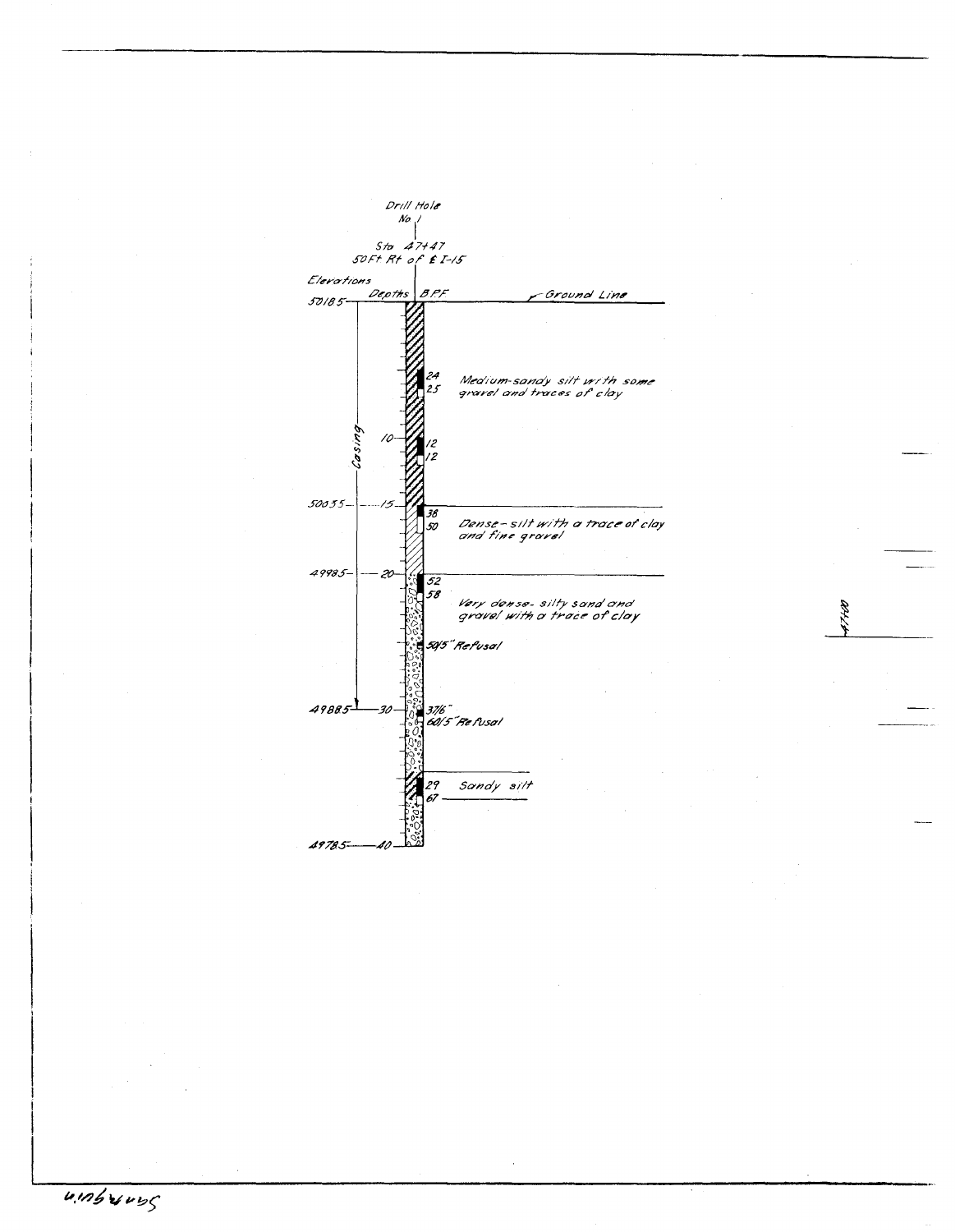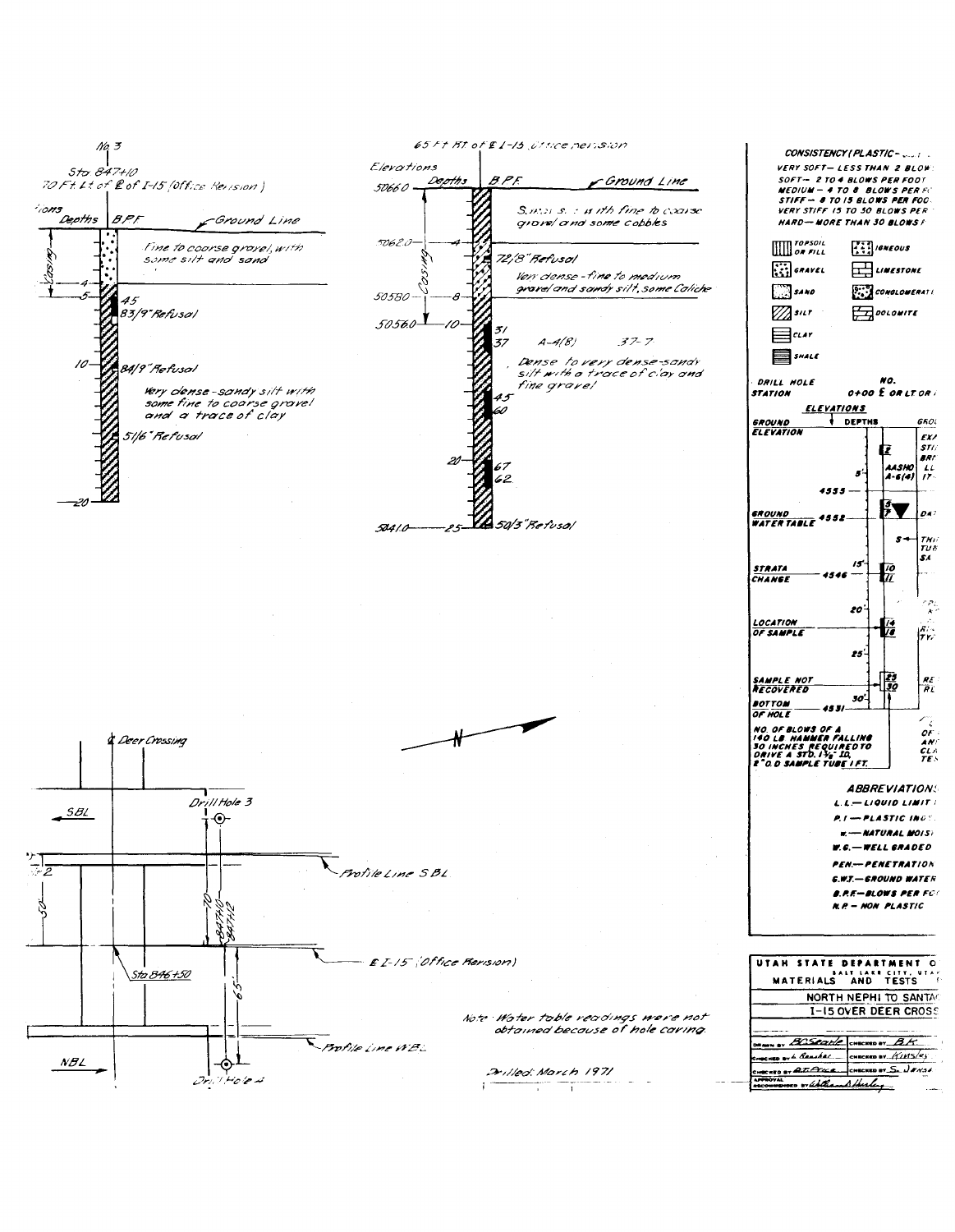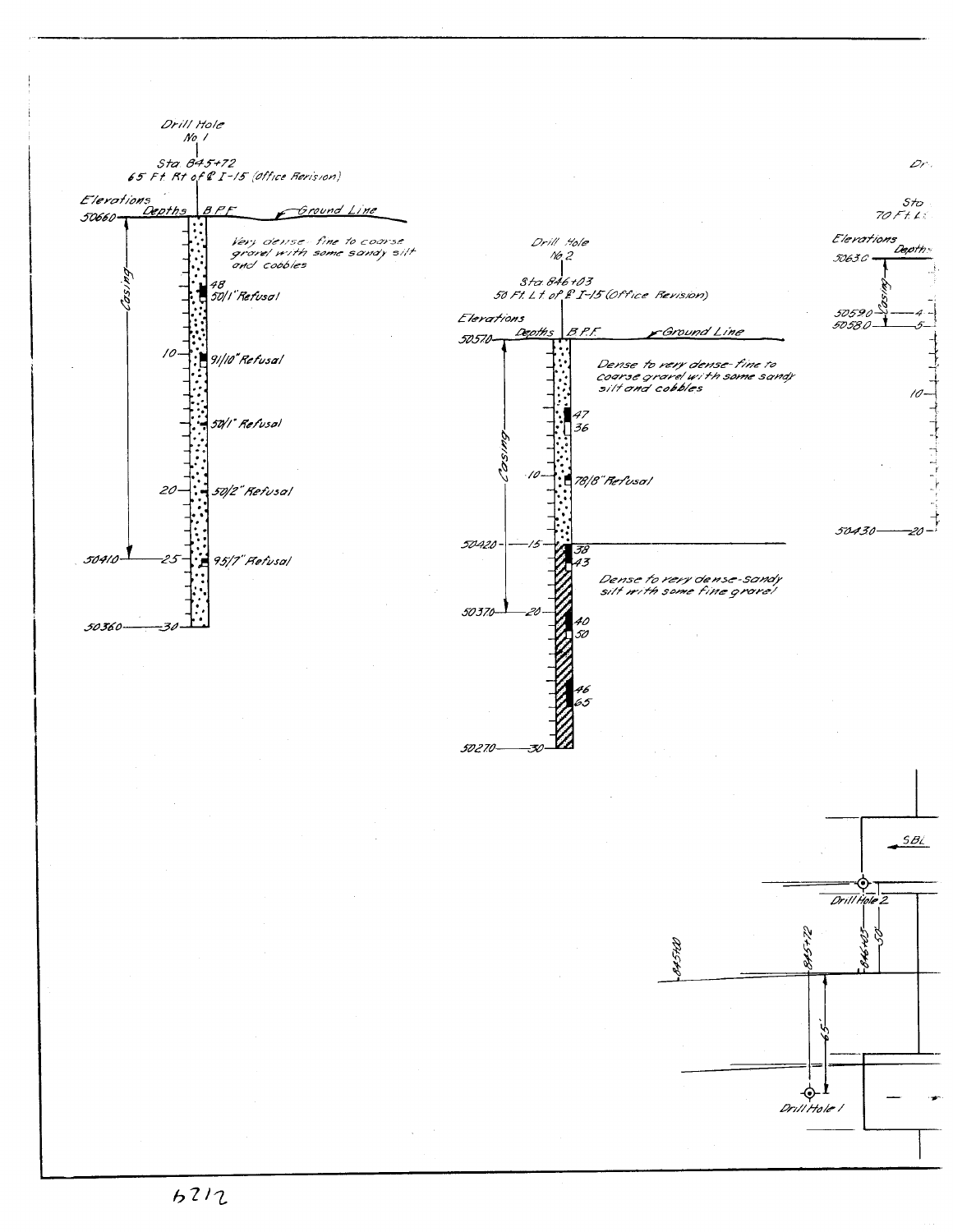